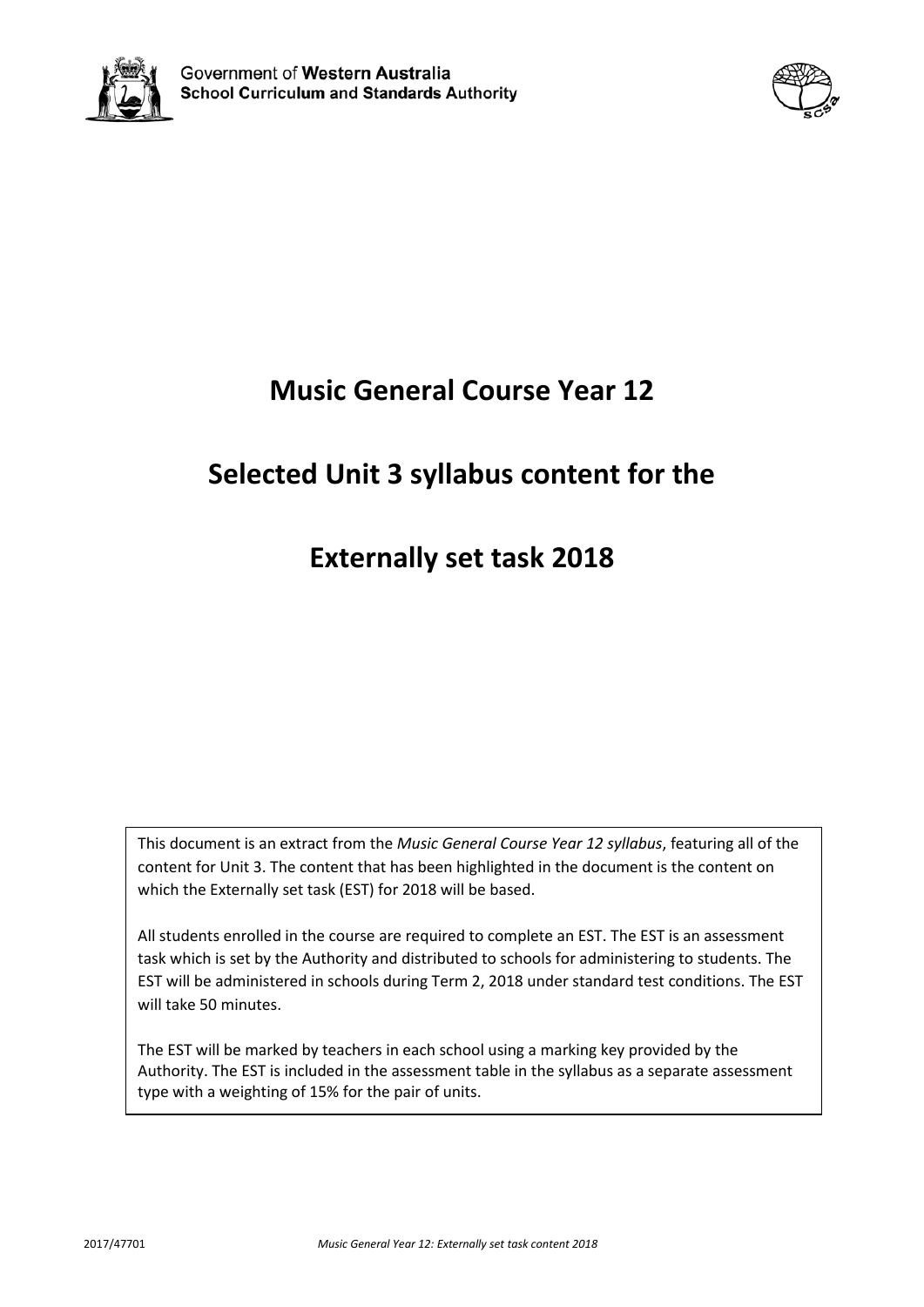# Unit 3

## Unit description

In this unit, students develop their skills, knowledge and understanding to listen to, compose, perform and analyse music. They develop aural and music literacy skills and learn how the elements of music can be applied when performing, composing and responding to music. Students learn about how music is created and performed, analysing musical works and exploring how social, cultural and historical factors shape music in the specific context selected for study.

Students develop skills, confidence and stylistic awareness to engage in music making as performers and audience members both individually and collaboratively.

## Suggested contexts

The selected context becomes the vehicle or framework through which the unit content is delivered. Suggested contexts could include Western Art Music, Jazz, Contemporary Music, Music Theatre, Music for Film and Television, World and Indigenous Musics or Music Technology.

## Unit content

An understanding of the Year 11 content is assumed knowledge for students in Year 12. It is recommended that students studying Unit 3 and Unit 4 have completed Unit 1 and Unit 2.

This unit includes the knowledge, understandings and skills described below.

## **Aural and theory**

## **Practical vocal exercises**

sight-singing using examples based on the aural skills outlined in this unit.

## **Rhythm and duration**

simple metres for dictations, imitations, call and responses and discrepancies

 $\frac{2}{4}$  $\frac{3}{4}$  $\frac{4}{4}$  or C

- compound metres for dictations, imitations, call and responses and discrepancies  $\frac{6}{8}$
- simple metre rhythms for dictations, imitations, call and responses and discrepancies derived from , , , , , ,
- simple metre rests for dictations, imitations, call and responses and discrepancies

$$
=,-, \xi^*, \xi, \gamma
$$

• subdivisions of the crotchet beat in simple metres for dictations, imitations, call and responses and discrepancies

$$
\boxed{1.13} \boxed{1.13} \boxed{1.133} \boxed{1.133} \boxed{1.1333} \boxed{1.1333}
$$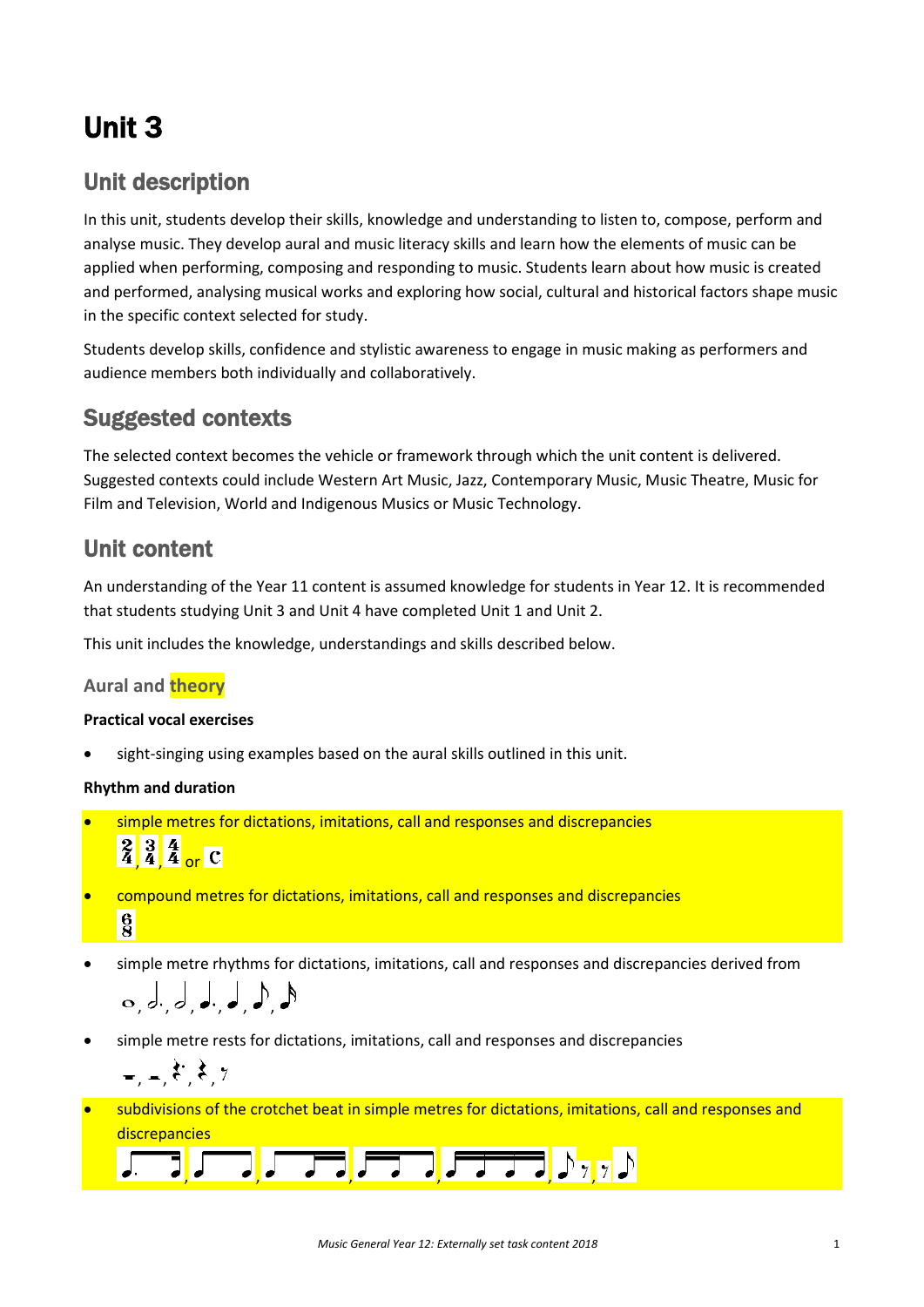- compound metre rhythms for dictations, imitations, call and responses and discrepancies derived from , , , ,
- compound metre rests for dictations, imitations, call and responses and discrepancies

 $\frac{1}{2}$ ,  $\frac{1}{2}$ ,  $\frac{1}{2}$ 

• subdivisions of the dotted crotchet beat in compound metres for dictations, imitations, call and responses and discrepancies

▔<mark>▏</mark>▎▌<mark>▏</mark>▁▁<del>▁▁▁▁▁</del>▔▏▘<mark>〉</mark>

- anacrusis/upbeat/pick-up
- ostinato/riff
- ties
- correct grouping of rhythms and rests within the bar
- rhythmic dictation
	- $-4-8$  bars
- rhythmic discrepancies
	- rhythm (including time signature)
	- at least two rhythmic discrepancies in a short musical example.

#### **Pitch – melody, harmony and tonality**

- scales
	- **treble and bass clef, ascending and descending**
	- **EXEG** key signatures up to two sharps and two flats
	- **Theormal mantal manuation is a mantatonic, natural minor, harmonic minor**
- **intervals** 
	- **E** diatonic, melodic and harmonic, ascending, within an octave
		- o major, minor, perfect
- melodic dictation
	- 4–8 bars, in treble and bass clef, starting note and rhythm may be given
	- **EXECT:** key signatures up to two sharps and two flats
- pitch discrepancies
	- at least two pitch discrepancies in a short musical example
- tonal qualities
	- **specific to scales listed**
- modulation
	- **to the relative major or minor**
	- to the dominant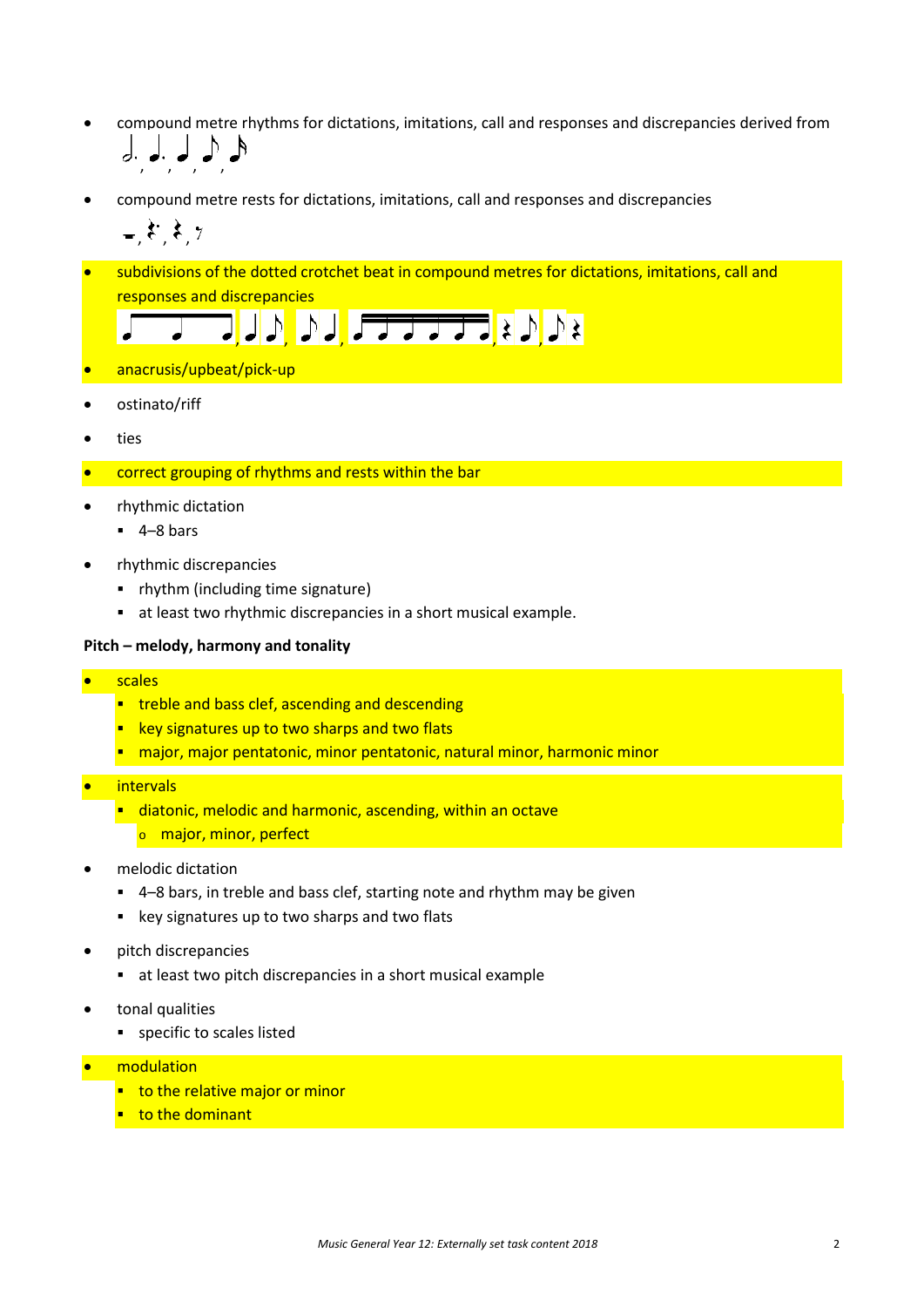- chords
	- **EXECT:** key signatures up to two sharps and two flats
	- root position
		- $\circ$  major, minor, dominant 7<sup>th</sup>
	- **•** primary triads
- chord progressions
	- up to 4 bars, key signatures up to two sharps and two flats in major keys only
	- Roman numerals and chord names where appropriate
		- o Roman numerals
			- − major: I, IV, V, V7 and vi
			- − minor: i, iv, V and V<sup>7</sup>
		- o chord names (as shown in C tonalities)
			- − major: C, F, G, G7 and Am
			- $-$  minor: Am, Dm, E and E<sup>7</sup>.

#### **Tempo**

- terminology/symbol for tempo (to be used in conjunction with context-specific terminology)
	- fast (*allegro*), moderate (*moderato, andante*), slow (*adagio*).

#### **Expressive elements**

- terminology/symbol for dynamics
	- very soft/*pianissimo (pp),* soft/*piano (p),* moderately soft/*mezzo piano (mp),*  moderately loud/*mezzo forte (mf),* loud/*forte (f) ,* very loud/*fortissimo (ff)*
- terminology/symbol for changes in intensity of sound
	- *decrescendo (decresc.), diminuendo (dim.), crescendo (cresc.)*
- terminology/symbol for articulations
	- smooth and connected/*legato*, short and detached/*staccato*, accent, strong, sudden accent/ *sforzando (sfz).*

#### **Texture**

unison/single line, homophonic/melody with accompaniment, canon, polyphonic, multi-voice.

## **Form/structure**

- forms as listed below to be studied as appropriate to selected context
	- binary/AB, ternary/ABA, AABA (popular song form), rondo/ABACA or theme and variations
- signs/symbols
	- **bar line, double bar lines, final bar line, repeat signs,**  $1^{st}$  **and**  $2^{nd}$  **time bars**
	- pause, *coda, fine, D.C al fine, D.C al coda, dal segno*
- compositional devices
	- **•** ostinato/riff
	- **pedal**
	- sequence.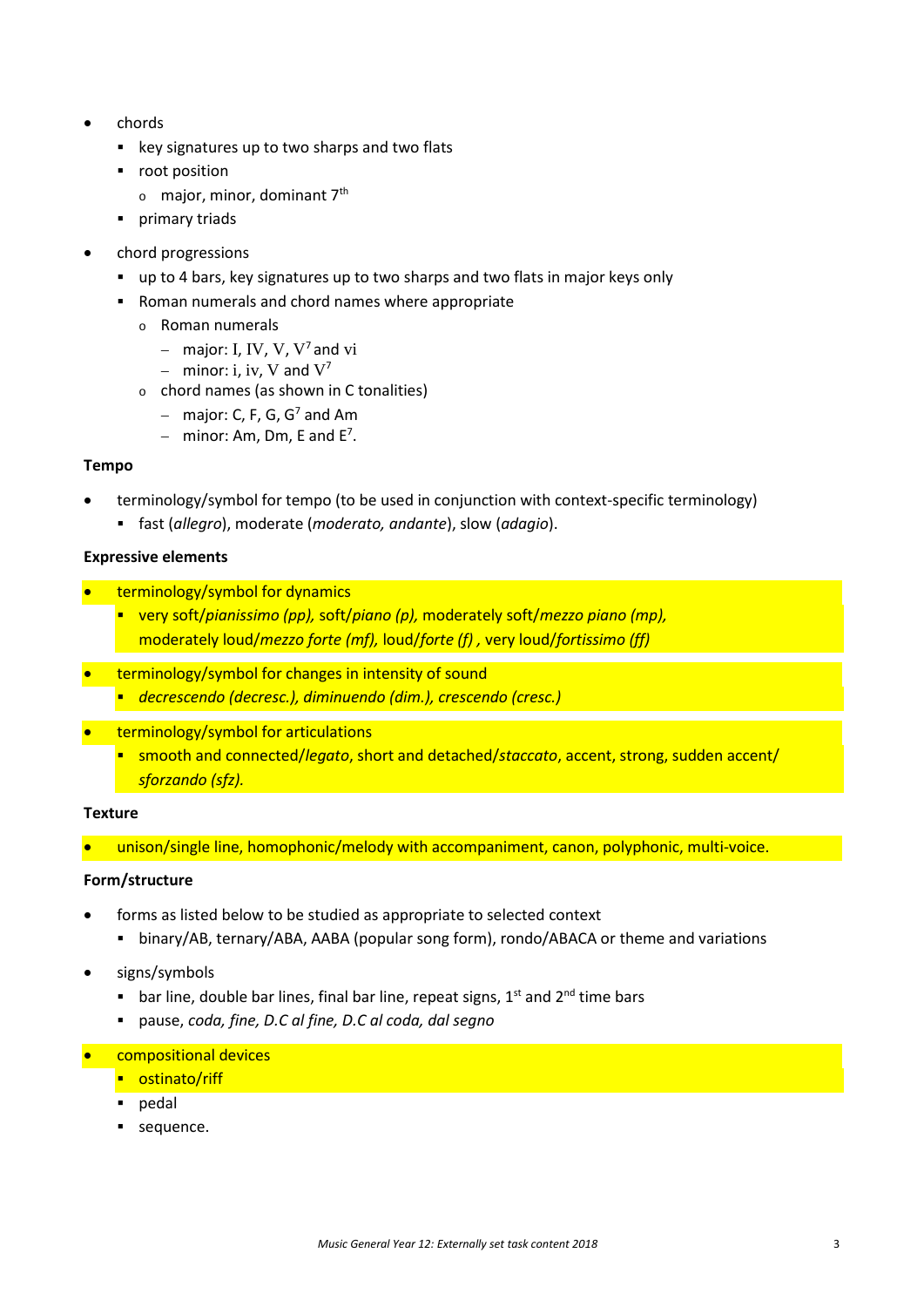## **Timbre**

## Instruments

- identification and description of tonal qualities
	- **string** 
		- o violin, viola, cello, double bass
	- **•** woodwind
		- o flute, clarinet, saxophone (alto and tenor)
	- **u** brass
		- o trumpet, trombone, tuba
	- **•** percussion
		- o timpani, snare drum, bass drum, crash cymbals, suspended cymbals, triangle, tambourine, shaker, xylophone, glockenspiel, wind chimes, drum kit
	- **guitar** 
		- o acoustic guitar, electric guitar, electric bass guitar
	- **EXEC** keyboard
		- o piano, electronic piano, synthesiser
	- voice
		- o female (soprano, alto), male (tenor, bass)
	- didgeridoo, claves/clapping sticks
	- solo, group/ensemble.

## **Aural and visual analysis**

- aural and visual analysis of music extracts related to the selected context
- identification from a short musical excerpt, the elements of music as specified in the aural and theory content
	- **number of instruments and/or voices**
	- type of instruments and/or voices
	- **n**etre
	- genre/style/era/period
	- suitable tempo indications
	- **u**tonality
	- **textural features**
	- $f_{\text{form}}$
	- **F** rhythmic, melodic and harmonic elements
	- **suitable dynamics**
	- **appropriate articulations**
	- compositional devices
	- **EXECUTE:** instrumental timbres and colouristic effects.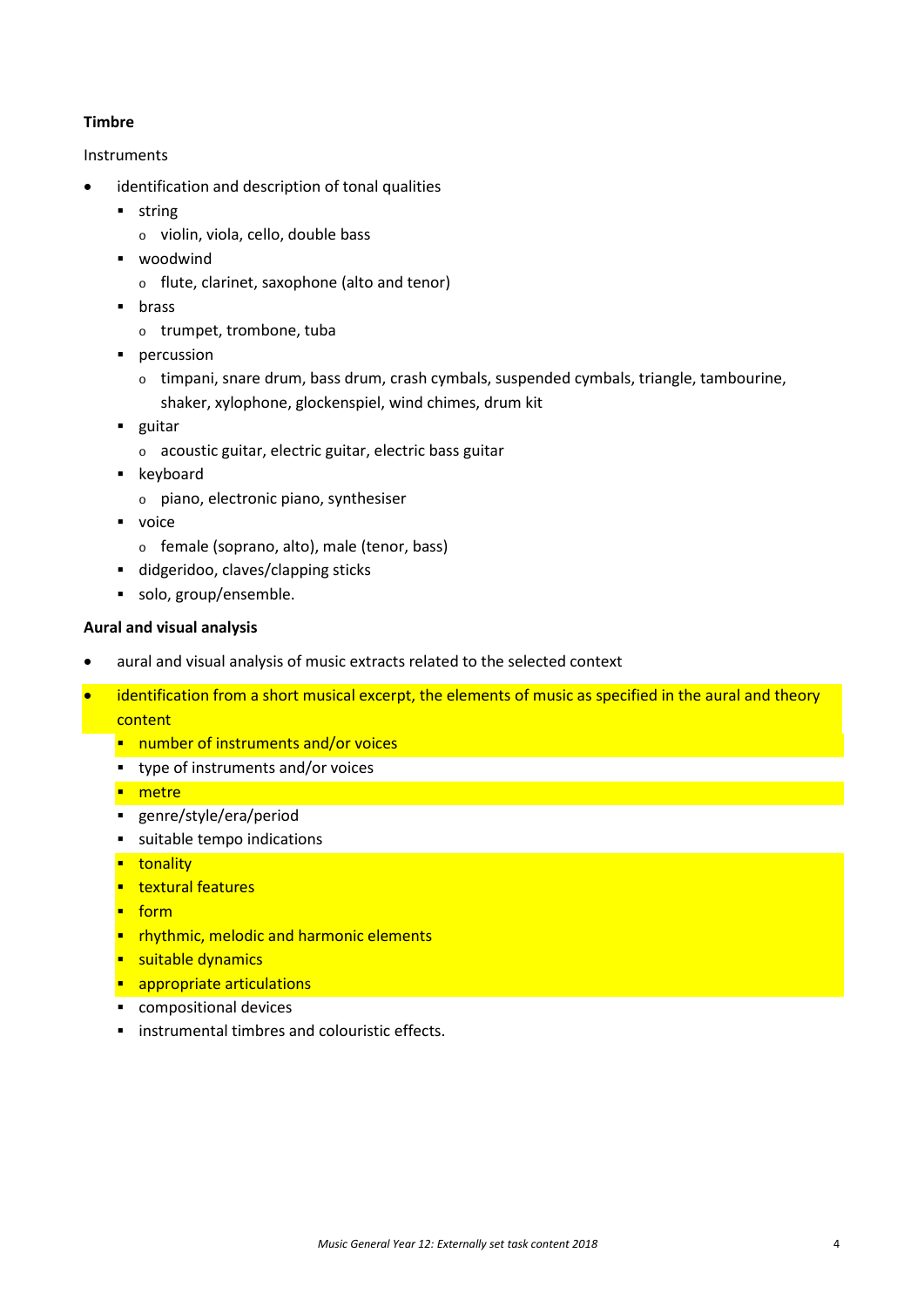#### **Additional theory**

- knowledge and function of treble and bass clef
- notes and letter names, including leger lines, in treble and bass clef
- key signatures up to and including three sharps and three flats
- accidentals
	- **sharps, flats, naturals**
- scales
	- **thata)** treble and bass clef, ascending and descending, key signatures up to three sharps and three flats o major pentatonic, major, natural minor, minor pentatonic, harmonic minor
- scale structure and patterns
- scale degree numbers and/or *sol-fa* names
- **intervals** 
	- **the stand bass clef diatonic, key signatures up to three sharps and three flats, ascending and 1** descending within an octave
		- o major, minor, perfect
- chords/chord progressions/chord analysis
	- **nd** major and minor key signatures up to three sharps and three flats
	- **treble and bass clef**
	- **•** root position (block) and arpeggios (broken)
		- $\circ$  major, minor, diminished, dominant 7<sup>th</sup>
	- **Primary triads** 
		- $\circ$  root position and first inversion
	- **secondary triads**
	- **•** root position and first inversion
		- o chord vi in major keys
- accents, articulations and ornamentations



- timbre
	- **·** instrument
		- o identification, purpose, physical features
		- o where it is used
		- o how it is played
		- o description of tonal qualities
		- o playing techniques.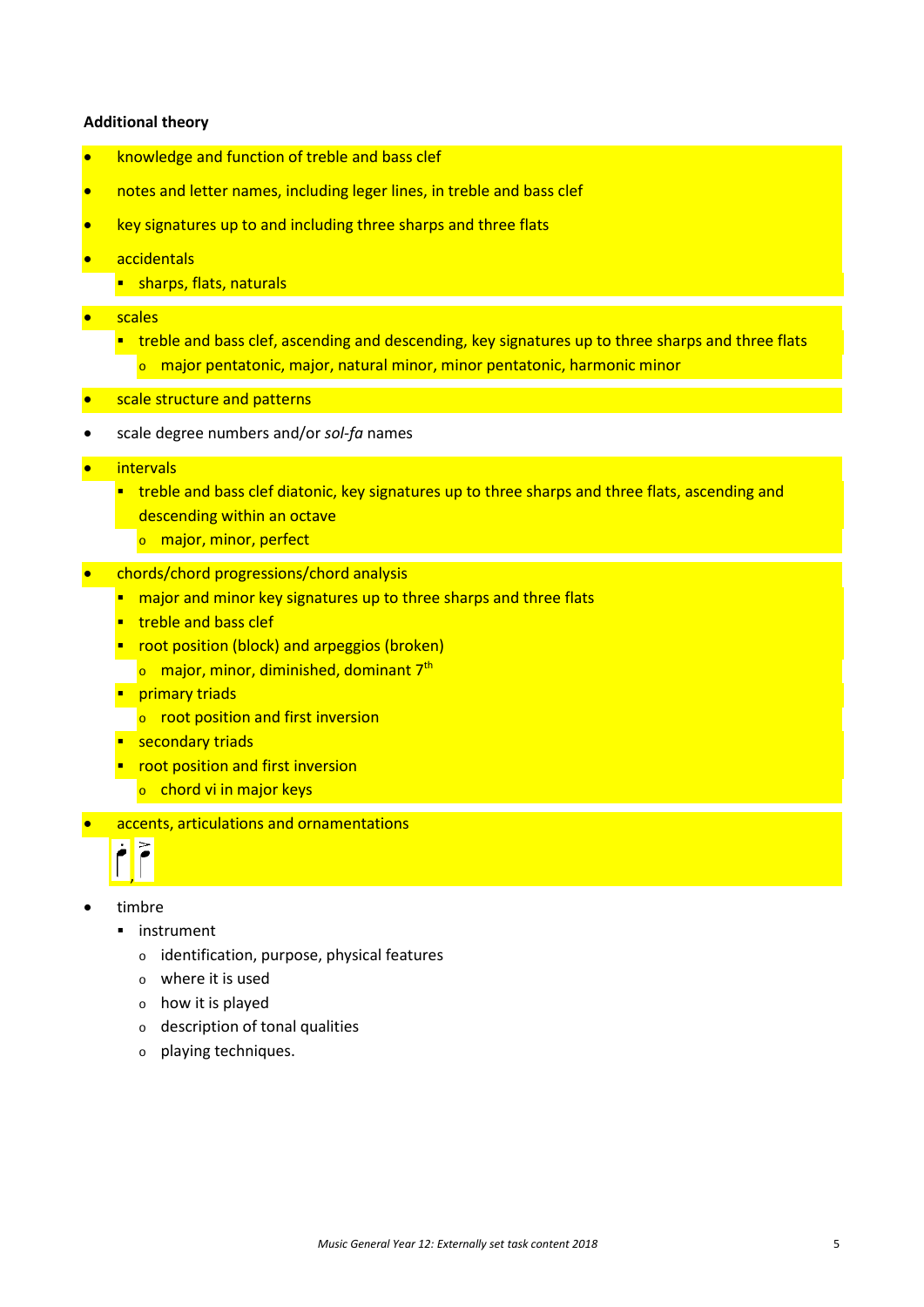## **Composing and arranging**

Compositions and arrangements based on the chosen style, encompassing the elements of music as specified in the Theory content.

## **Melody writing**

- **•** from a given motif
- for a given rhythmic pattern
- for a given chord structure
- for given or original lyrics.

## **Harmonisation**

- harmonising given melodies using root position and first inversion chords
- analysing a given score comprised of up to four instruments/parts.

## **Accompaniment writing**

- identifying and analysing different accompaniment styles
- creating an appropriate accompaniment pattern for a given or original melody.

#### **Arranging**

- arranging and transposing using treble and bass clef and B flat instruments
- identifying, analysing and realising instrumental devices and techniques for up to four instruments/voices
- creating, generating and manipulating sounds and sound qualities using available technology.

## **Form-based compositions**

- composing for solo voice or instrument using either binary (AB) or ternary/song form (ABA/AABA), rondo (ABACA), theme and variations or basic 12-bar blues
- composing context/style-specific compositions using appropriate scales, tonalities and notation.

## **Investigation and analysis**

## **Context**

- examination of the main characteristics and features of the context/culture, genre/style or era/period selected for study
- visual and aural analysis of representative works in the chosen context
	- at least two works must be studied, by different composers/performers, representing different stages/styles of development in the selected context
- analysis of social, cultural, economic, historic, political, technological and musical influences.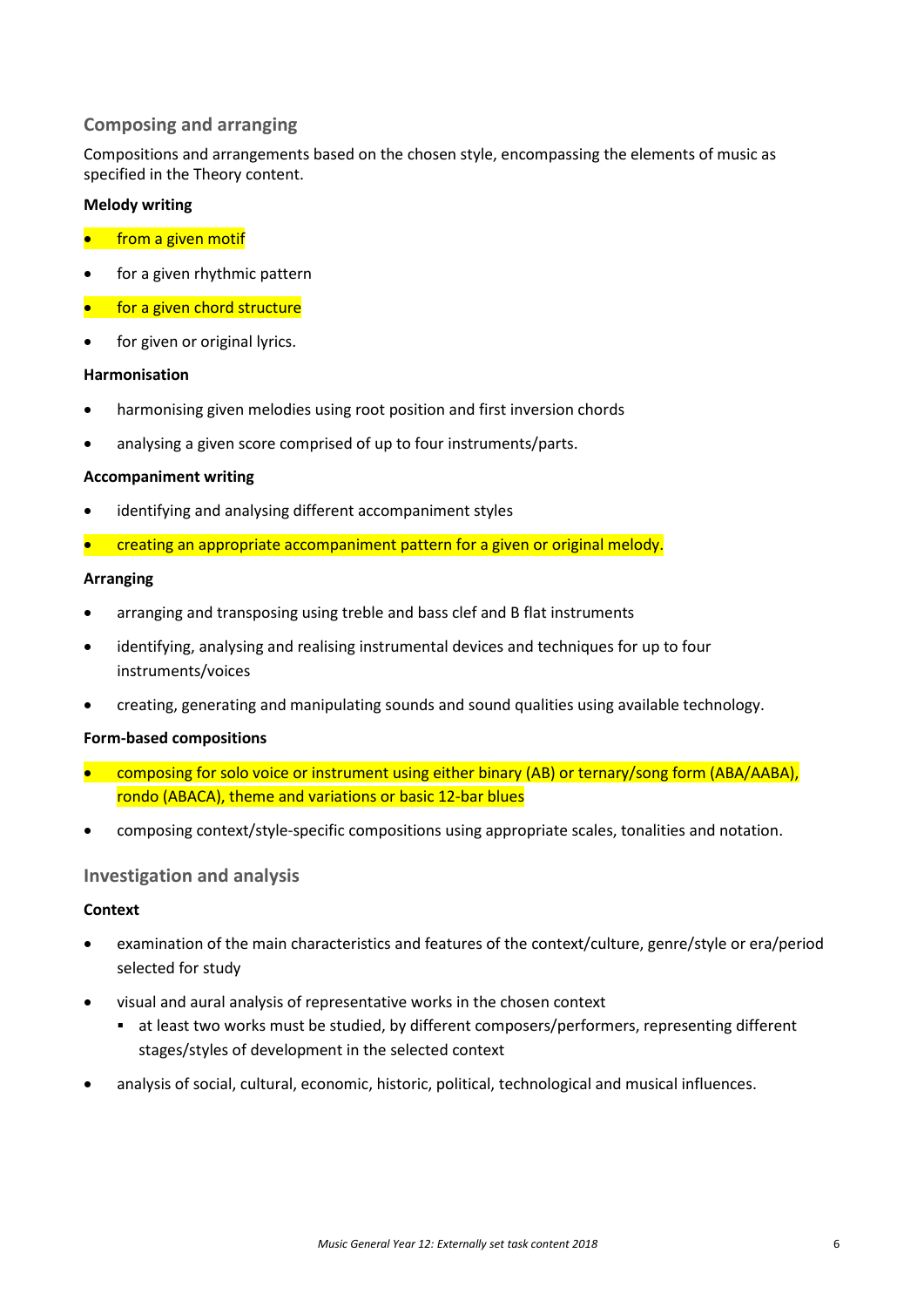## **Composers/arrangers/performers**

- identification of prominent composers/arrangers/performers and analysis of their contributions to the development of a style/genre and context over an appropriate range of eras/periods of development
- comparisons between prominent composers/arrangers/performers of the context in the same era/period and other eras/periods of development
- influences upon prominent composers/arrangers/performers
- influential works, performances and/or recordings.

## **Musical characteristics**

- identification and analysis of important and defining musical characteristics and compositional techniques
- instrumentation/orchestration, instrumental/vocal techniques appropriate to the context
- stylistic/contextual characteristics and performance conventions
- use of context-appropriate notation and terminology.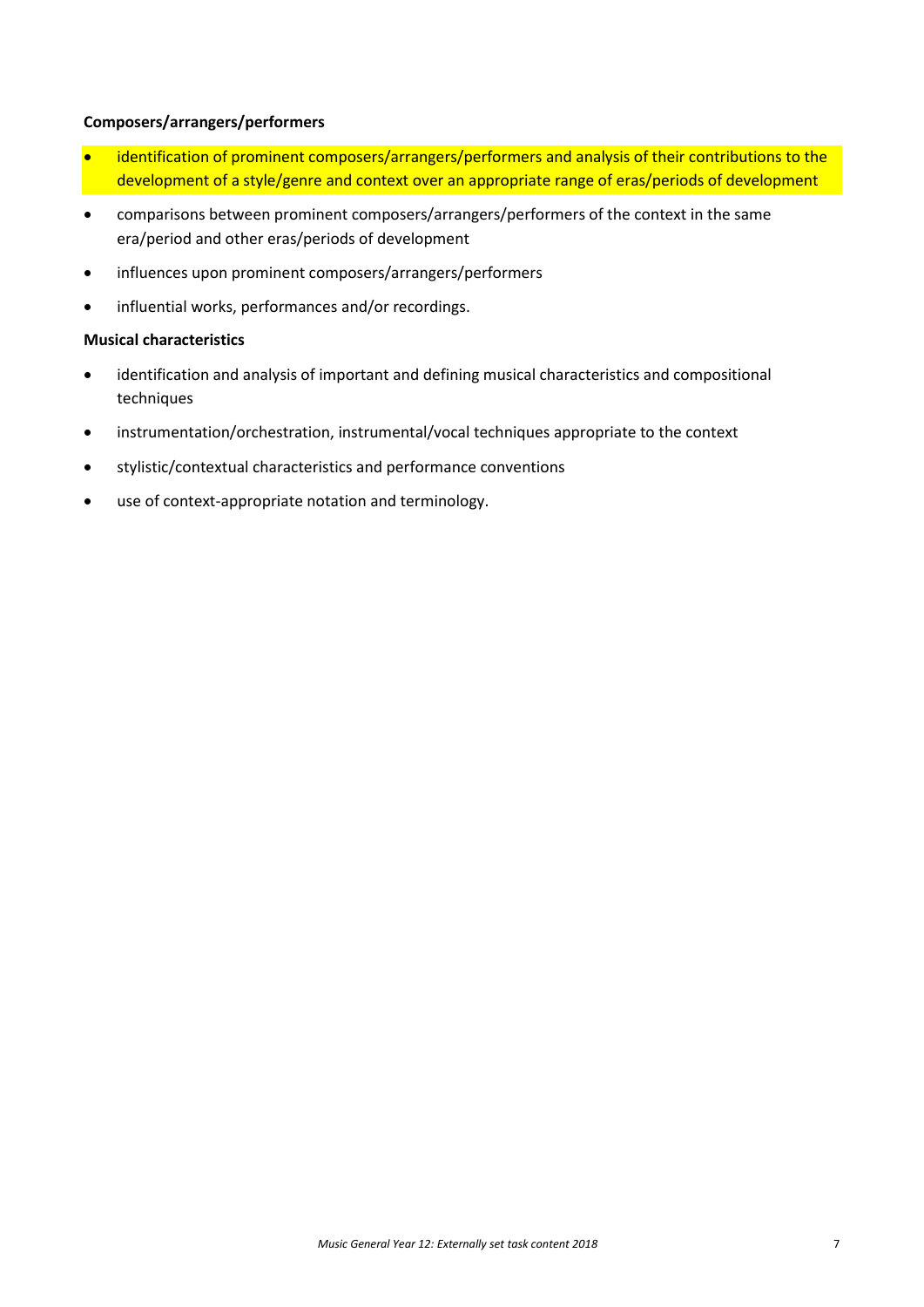## Practical component

Students can select **one** of three options to complete the practical component:

- **Performance**
- Composition portfolio
- Production/Practical project.

## **Performance**

Performance assessment can be demonstrated as a soloist and/or as part of an ensemble and assessment can be completed by the classroom teacher, instrumental teacher and/or ensemble director. Students should be encouraged to participate in relevant ensembles and given regular performance opportunities to build confidence and prepare for performance assessments.

The Practical component is worth 40% of the overall school-based assessment.

## • **Prepared repertoire (20%)**

 students will perform with technical skills and stylistic interpretation appropriate to the selected repertoire.

## • **Other performance activities (20%)**

The remaining 20% is to be distributed between at least two of the following other performance activities:

- **Technical work**
	- o skills and techniques appropriate to the chosen instrument/voice
- **Fight-reading** 
	- o performing excerpts appropriate to the chosen instrument/voice
- **Improvisation** 
	- o improvisation skills on chosen instrument
- **Ensemble**
	- o musical contribution
	- o rehearsal conventions
- **Playing/singing by ear**
	- o performing a musical piece which has been learnt from a recording or performance
	- o imitating musical passages played by another musician
- **Playing/singing by memory**
	- o performing learnt repertoire from memory.